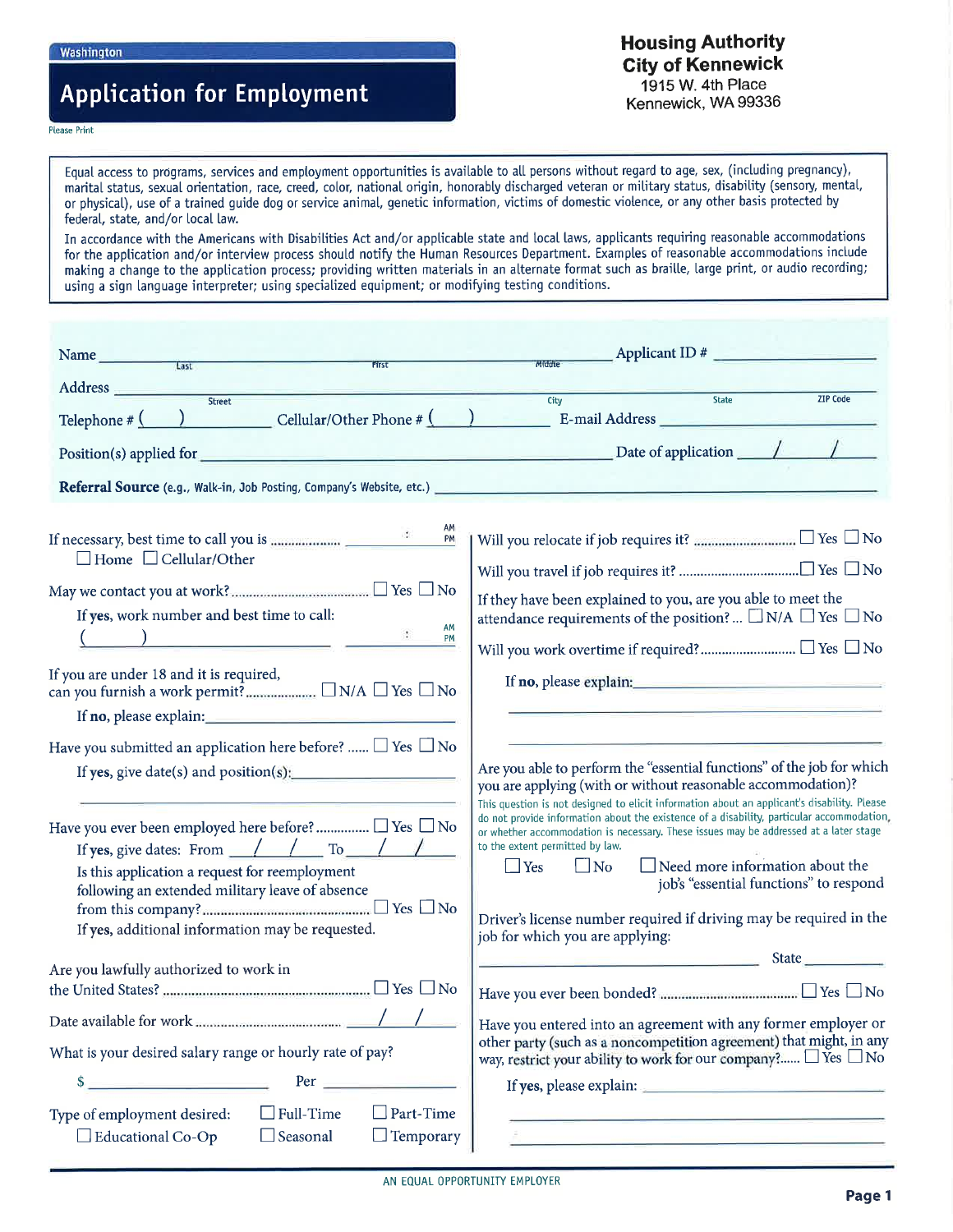#### **Employment History** Starting with your most recent employer, provide the following information. You may include any verified work performed on a volunteer basis. Employer Telephone # Street address City State Starting job title/final job title Dates employed Month Year Month Year to Immediate supervisor and title (for most recent position held) May we contact for reference? E-mail:  $\Box$  Yes  $\Box$  No  $\Box$  Later Why did you leave? Summarize the type of work performed and job responsibilities. What did you like most about your position? What were the things you liked least about the position? Employer Telephone # Street address City State Starting job title/final job title Dates employed Month Year Month Year  $\mathsf{to}$ Immediate supervisor and title (for most recent position held) May we contact for reference? E-mail:  $\Box$  Yes  $\Box$  No  $\Box$  Later Why did you leave? Summarize the type of work performed and job responsibilities. What did you like most about your position? What were the things you liked least about the position? Employer Telephone # Street address City State Starting job title/final job title Dates employed Month Year Month Year  $\mathop{\mathrm{to}}$ Immediate supervisor and title (for most recent position held) May we contact for reference? E-mail:  $\Box$  Yes  $\Box$  No  $\Box$  Later Why did you leave? Summarize the type of work performed and job responsibilities. What did you like most about your position? What were the things you liked least about the position? Employer Telephone # Street address City State Starting job title/final job title Dates employed Month Month Year Year to Immediate supervisor and title (for most recent position held) May we contact for reference? E-mail:  $\Box$  Yes  $\Box$ No Later Why did you leave? Summarize the type of work performed and job responsibilities. What did you like most about your position?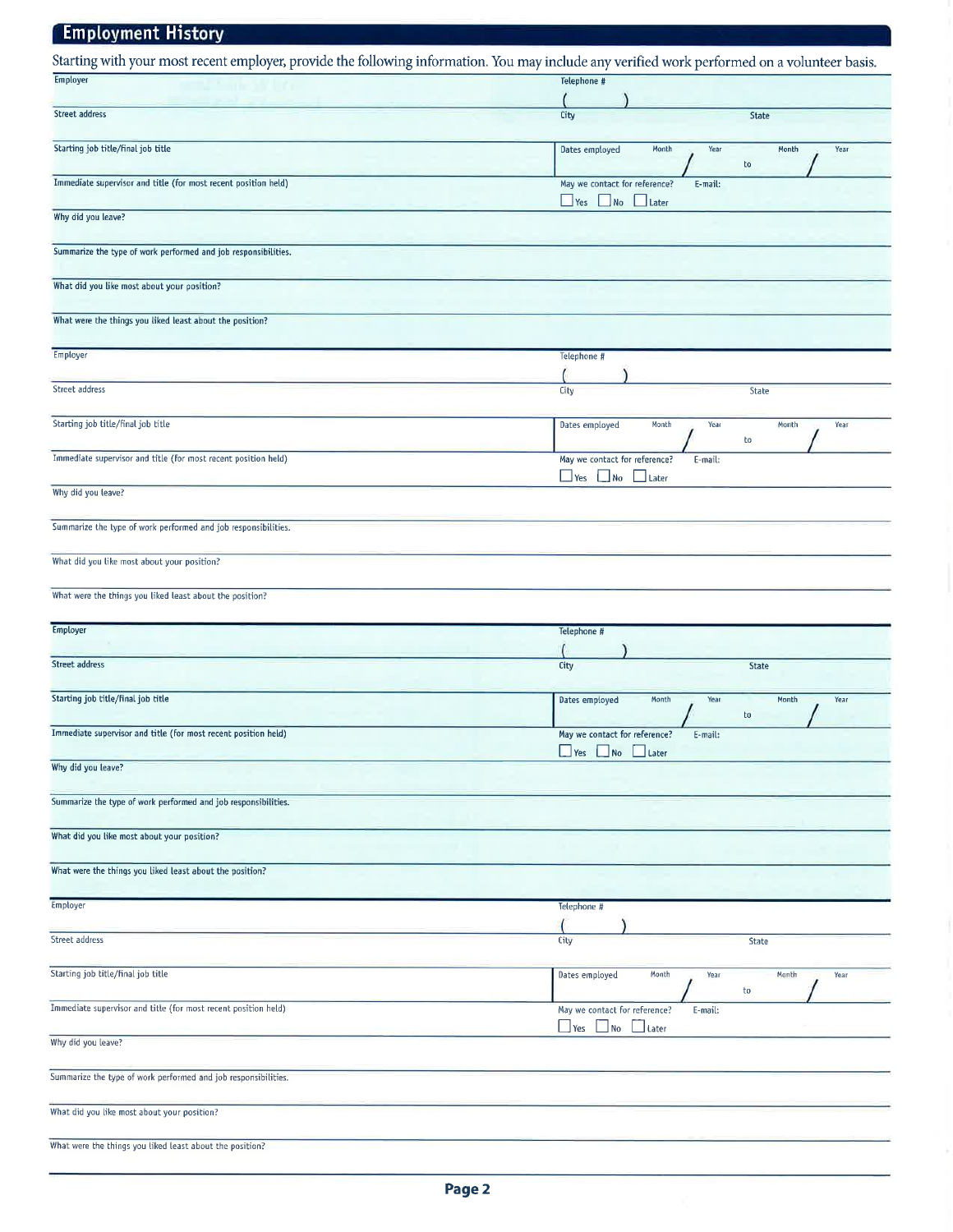| Explain any gaps in your employment, other than those due to personal illness, injury, or disability.                                                       |                  |                                                 |                                 |             |
|-------------------------------------------------------------------------------------------------------------------------------------------------------------|------------------|-------------------------------------------------|---------------------------------|-------------|
|                                                                                                                                                             |                  |                                                 |                                 |             |
|                                                                                                                                                             |                  |                                                 |                                 |             |
|                                                                                                                                                             |                  |                                                 |                                 |             |
|                                                                                                                                                             |                  |                                                 |                                 |             |
|                                                                                                                                                             |                  |                                                 |                                 |             |
| <b>Skills and Qualifications</b>                                                                                                                            |                  |                                                 |                                 |             |
| Summarize any special training, skills, languages, licenses, and/or certificates that may assist you in performing the position for which you are applying: |                  |                                                 |                                 |             |
|                                                                                                                                                             |                  |                                                 |                                 |             |
|                                                                                                                                                             |                  |                                                 |                                 |             |
|                                                                                                                                                             |                  |                                                 |                                 |             |
| Computer Skills (Include software titles and level of experience, such as basic, intermediate, or advanced.)                                                |                  |                                                 |                                 |             |
|                                                                                                                                                             |                  |                                                 |                                 |             |
|                                                                                                                                                             |                  | $\Box$ Internet                                 |                                 | Level:      |
|                                                                                                                                                             |                  |                                                 |                                 |             |
|                                                                                                                                                             |                  | $\Box$ Other $\Box$ Devel:                      |                                 |             |
|                                                                                                                                                             |                  | $\Box$ Other $\Box$                             |                                 | Level:      |
|                                                                                                                                                             |                  |                                                 |                                 |             |
| <b>Educational Background</b><br>Starting with your most recent school attended, provide the following information.                                         |                  |                                                 |                                 |             |
| <b>School (include City and State)</b>                                                                                                                      | # of Years       | Completed                                       | <b>GPA</b><br><b>Class Rank</b> | Major/Minor |
|                                                                                                                                                             | <b>Completed</b> | $\Box$ Diploma<br>$\Box$ GED                    |                                 |             |
|                                                                                                                                                             |                  | $\Box$ Degree<br>$\Box$ Certification           |                                 |             |
|                                                                                                                                                             |                  | $\Box$ Other<br>$\Box$ Diploma<br>$\square$ GED |                                 |             |
|                                                                                                                                                             |                  | $\Box$ Degree                                   |                                 |             |
|                                                                                                                                                             |                  | $\Box$ Certification<br>$\Box$ Other            |                                 |             |
|                                                                                                                                                             |                  | $\Box$ Diploma<br>$\Box$ GED                    |                                 |             |
|                                                                                                                                                             |                  | $\Box$ Degree<br>□ Certification                |                                 |             |

## References

List names and telephone numbers of three business/work references who are not related to you and are not previous supervisors. If not applicable, list three school or personal references who are not related to you.

 $\Box$  Degree  $\Box$  Certification  $\Box$  Other

| <b>Name</b> | <b>Title</b> | Relationship<br>to You | Telephone | E-mail | # of Years<br>Known |
|-------------|--------------|------------------------|-----------|--------|---------------------|
|             |              |                        |           |        |                     |
|             |              |                        |           |        |                     |
|             |              |                        |           |        |                     |
|             |              |                        |           |        |                     |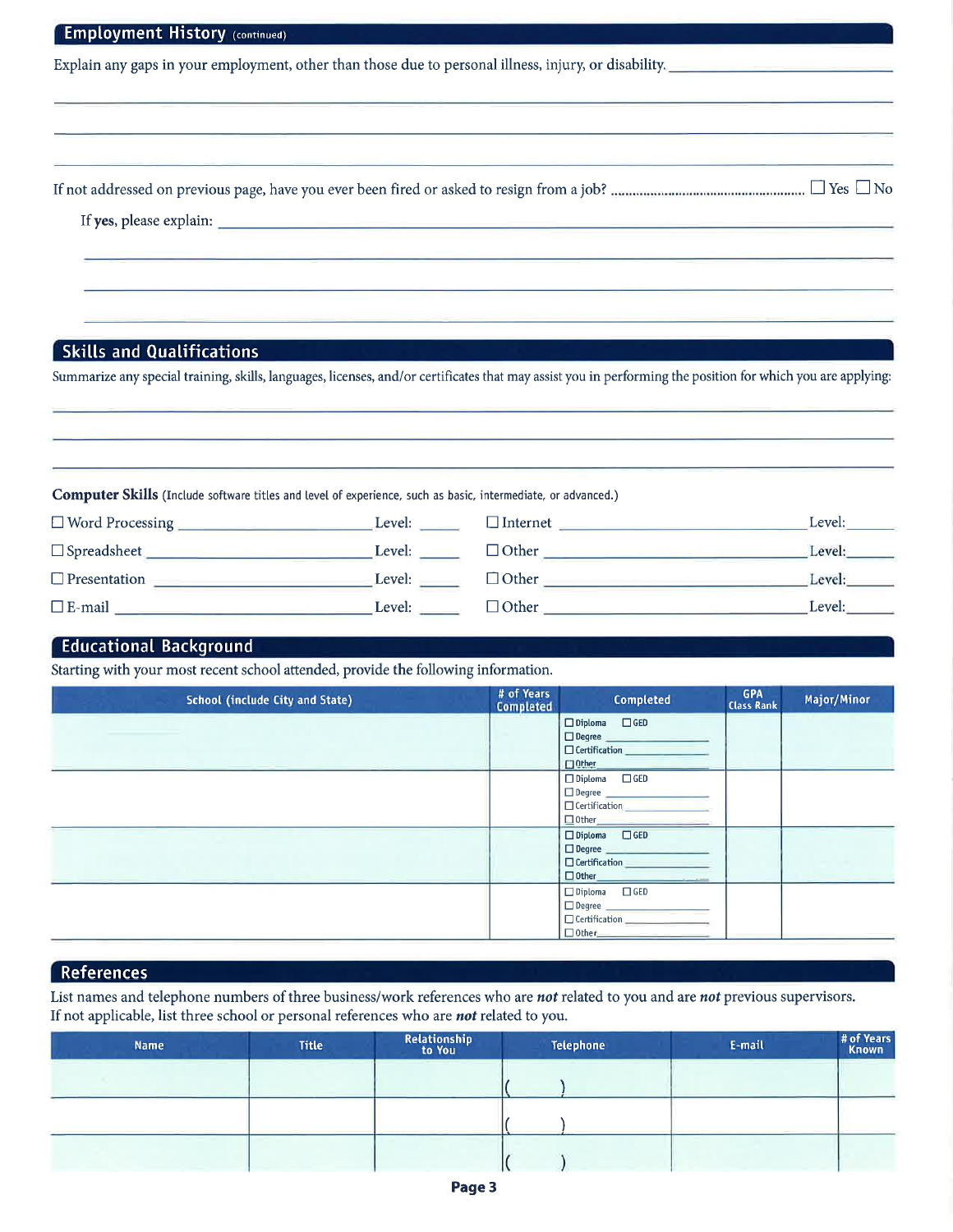#### **Related Information**

When answering these questions, please exclude any information that would reveal age, sex, (including pregnancy), marital status, sexual orientation, race, creed, color, national origin, honorably discharged veteran or military status, disability (sensory, mental, or physical), use of a trained guide dog or service animal, genetic information, victims of domestic violence, or other similarly protected status.

List special accomplishments, publications, awards, etc.

List any relevant volunteer work.

Is there any other job-related information you want us to know about you?

#### **Applicant Statement**

I certify that all information I have provided in order to apply for and secure work with this employer is true, complete, and correct.

I expressly authorize, without reservation, the employer, its representatives, employees, or agents to contact and obtain information from all references (personal and professional), employers, public agencies, licensing authorities, and educational institutions and to otherwise verify the accuracy of all information provided by me in this application, resumé, or job interview. I hereby waive any and all rights and claims I may have regarding the employer, its agents, employees, or representatives, for seeking, gathering, and using truthful and non-defamatory information, in a lawful manner, in the employment process and all other persons, corporations, or organizations for furnishing such information about me.

I understand that this employer does not unlawfully discriminate in employment and no question on this application is used for the purpose of limiting or eliminating any applicant from consideration for employment on any basis prohibited by applicable local, state, or federal law.

I understand that this application remains current for only 60 days. At the conclusion of that time, if I have not heard from the employer and still wish to be considered for employment, it will be necessary for me to reapply and fill out a new application.

If I am hired, I understand that I am free to resign at any time, with or without cause and with or without prior notice, and the employer reserves the same right to terminate my employment at any time, with or without cause and with or without prior notice, except as may be required by law. This application does not constitute an agreement or contract for employment for any specified period or definite duration. I understand that no supervisor or representative of the employer is authorized to make any assurances to the contrary and that no implied oral or written agreements contrary to the foregoing express language are valid unless they are in writing and signed by the employer's president.

I also understand that if I am hired, I will be required to provide proof of identity and legal authorization to work in the United States and that federal immigration laws require me to complete an I-9 Form in this regard.

I understand that reasonable safeguards will be taken to protect all personal information provided or obtained in conjunction with this application for employment. My personal information may be shared with the employer's affiliate(s) and third parties engaged by the employer to perform services for the employer. Any personal information shared with an affiliate or third party is to be used solely to perform the services requested by the employer.

This Company does not tolerate unlawful discrimination in its employment practices. No question on this application is used for the purpose of limiting or excluding an applicant from consideration for employment on the basis of his or her age, sex, (including pregnancy), marital status, sexual orientation, race, creed, color, national origin, honorably discharged veteran or military status, disability (sensory, mental, or physical), use of a trained guide dog or service animal, genetic information, victims of domestic violence, or any other protected status under applicable federal, state, or local law.

I understand that any information provided by me that is found to be false, incomplete, or misrepresented in any respect, will be sufficient cause to (i) eliminate me from further consideration for employment, or (ii) may result in my immediate discharge from the employer's service, whenever it is discovered.

#### DO NOT SIGN UNTIL YOU HAVE READ THE ABOVE APPLICANT STATEMENT.

I certify that I have read, fully understand and accept all terms of the foregoing Applicant Statement.

**Signature of Applicant** 





This product is designed to provide accurate and authoritative information, However, it is not a substitute for legal advice and does not provide legal opinions on any specific facts or services. The information is provided with the understanding that any person or entity involved in creating, producing or distributing this product is not liable for any damages arising out of the use or inability to use this product. You are urged to consult an attorney concerning your particular situation and any specific questions or concerns you may have.



@2019 ComplyRight, Inc A2179 WA

Important note: This is approved for use by the purchaser only. This form may not be shared publicly or with third parties.

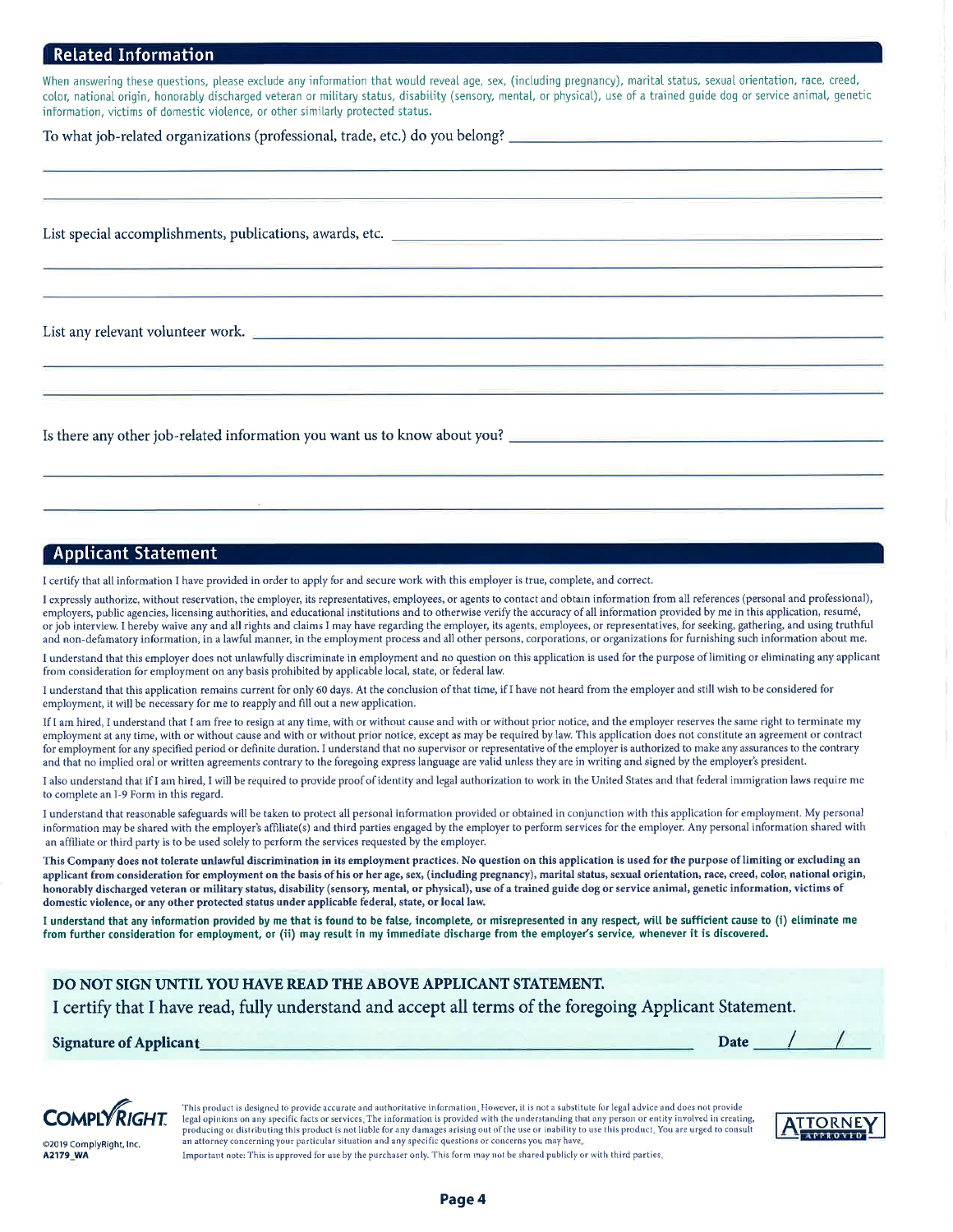$H$ ousing Authority City of Kennewick



# **AL HOUSING OPPORTUNITY**

## **CERTIFICATION AND RELEASE FOR EMPLOYMENT, TEMPORARY EMPLOYMENT AND/OR VOLUNTEER SERVICES**

I certify that the information given on my application and statements made by me are complete and true to the best of my knowledge and belief. I understand that any false information, omissions or misrepresentations of facts called for in this application may result in rejection of my application or discharge at any time during my employment, temporary employment and/or volunteer service. I authorize the Housing Authority City of Kennewick to verify any of this information including but not limited to criminal history and motor vehicle driving records. I authorize all persons, schools, companies and law enforcement authorities to release any information concerning my background and hereby release any said persons, schools, companies and law enforcement authorities from any liability for any damage whatsoever for issuing this information. I also understand that the use of illegal drugs is prohibited during employment and/or volunteer service. I am willing to submit to drug testing to detect the use of illegal drugs prior to and during employment, when asked by the Kennewick Housing Authority.

### Signature Date

Social Security Number Date of Birth

P:\Admin\KHA Forms\Employee Forms\Application\CertRelease-Applicant.doc *12/05*

1915 W. 4th Place • Kennewick, WA 99336 • (509) 586-8576 • Fax {509} 582-7544 • TIY (509) 586-4460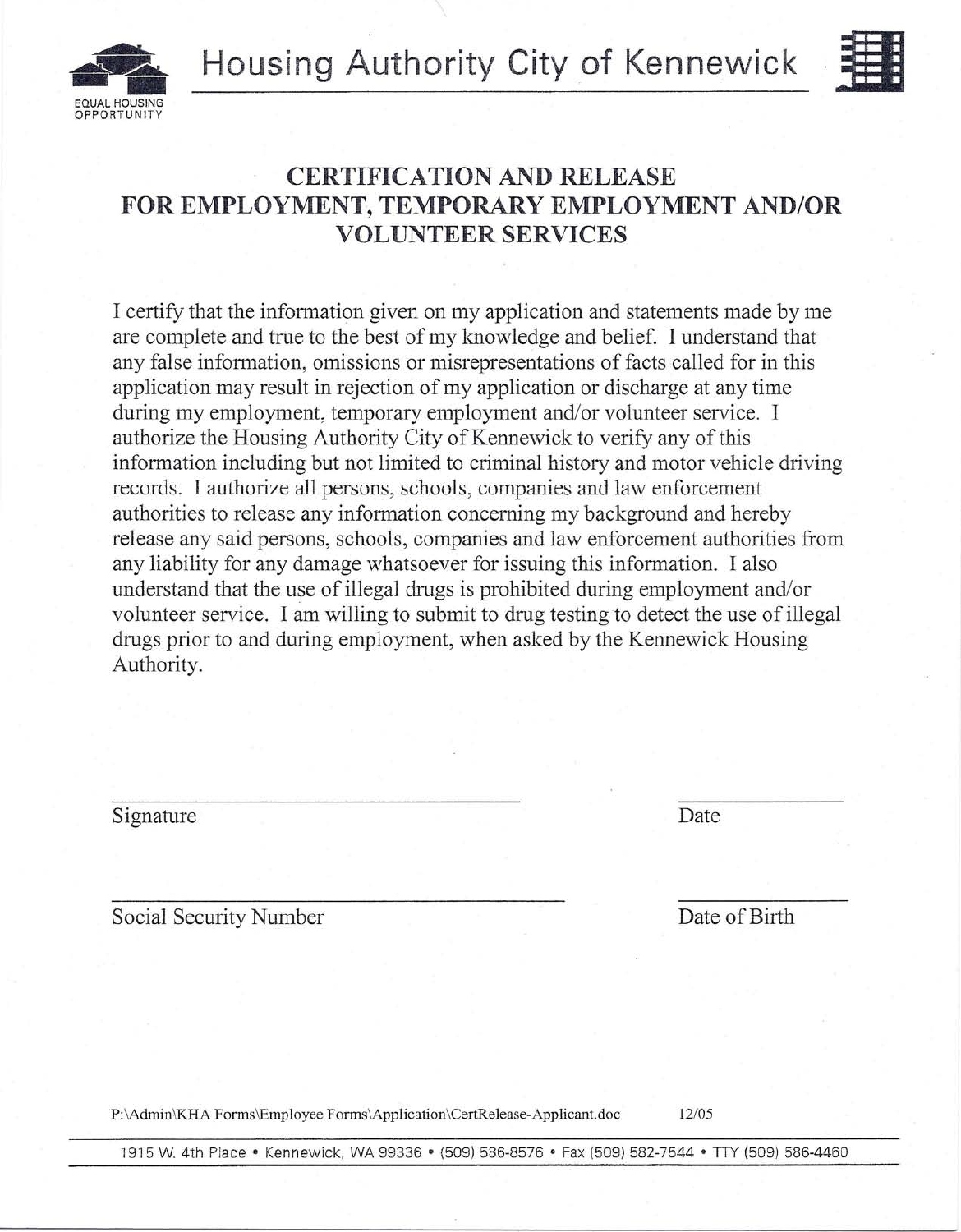



### PRE,EMPLOYMENT DRUG TEST CONSENT FORM

Please review, sign and return with completed application. Failure to do so will prohibit any further pre-employment actions by the Housing Authority City of Kennewick.

As part of the pre-employment process for the Kennewick Housing Authority, I voluntarily agree to submit to drug tests to determine the presence or use of illegal drugs. I further give my consent for the release of the test results to authorized management for appropriate review.

Drug testing shall be conducted in accordance with standards set by Lourdes Business Health, the testing facility.

Specimen tampering, falsification of information on the chain of custody form, or refusal to submit a specimen shall be grounds for disqualification from employment.

I understand that a positive test results will disqualify me for employment. I also understand that refusal to sign this form, refusal to submit to a drug test, tampering or alteration of the test will cause me to be rejected from the employment process a the Kennewick Housing Authority. I understand that I have a right to receive a copy of this authorization upon request. Any offer of employment will be contingent on successful negative drug test results.

| ⊔ | I Consent to Drug Test                  | ⊔ | I Refuse to Consent to Drug Test          |      |
|---|-----------------------------------------|---|-------------------------------------------|------|
|   | Applicant's Name (Please Print Clearly) |   | <b>Applicant's Social Security Number</b> |      |
|   |                                         |   | ×                                         |      |
|   | <b>Applicant's Signature</b><br>Date    |   | Applicant's Signature                     | Date |
|   |                                         |   |                                           |      |

P:\Admin\KHA Forms\Employee Forms\Application\Pre-Employment Drug Test.doc

1915 W. 4th Place • Kennewick, WA 99336 • (509) 586-8576 • Fax (509) 582-7544 • TTY (509) 586-4460